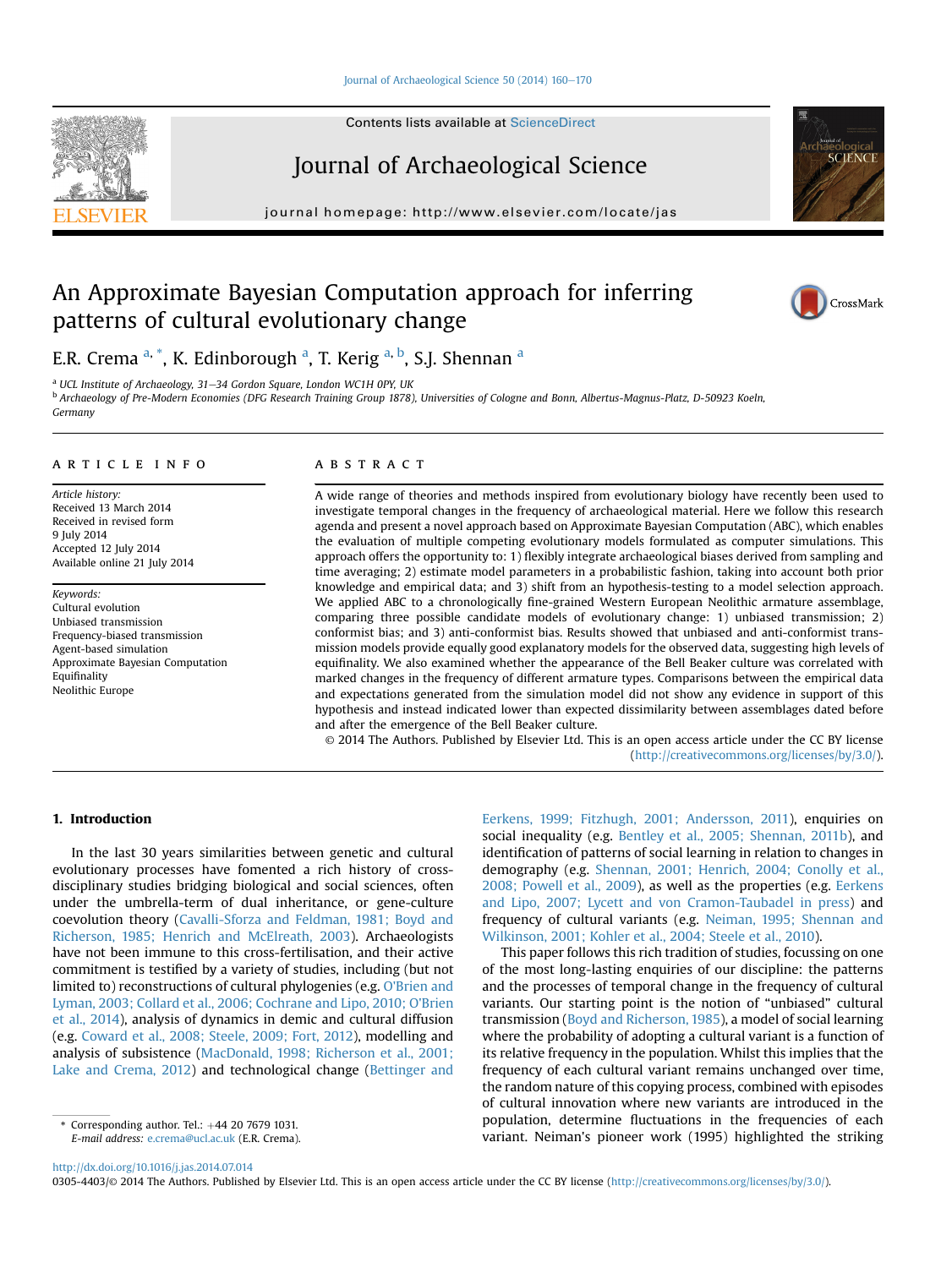resemblance of this process with the genetic theory of neutral evolution ([Crow, 1986; Crow and Kimura, 1970; Kimura and Crow,](#page-10-0) [1964; Ewens, 1972](#page-10-0)), which provides mathematical foundations for determining how the frequency of cultural variants should be distributed for a given population size and innovation rate.

Thus, if we could calculate some statistical measure of how different cultural traits in a given archaeological assemblage are distributed and at the same time estimate what we should expect as a result of an unbiased cultural transmission, we should be able to obtain a quantitative insight on the evolutionary process behind the observed data. [Neiman \(1995\)](#page-10-0) laid the foundation of this approach by introducing to the archaeological audience a diversity measure known as  $\theta$ . Its theoretical estimate, under neutral evolution/unbiased transmission, is  $2N_e\mu$ , where  $N_e$  is the effective population size, here defined as the number of entities actively contributing to the reproduction of cultural variants, and  $\mu$  is the rate of cultural innovation (see [Neiman, 1995](#page-10-0) for a detailed discussion on how this equation was obtained). Empirical estimates of  $\theta$  can be calculated in two ways. The first approach is to identify the value of  $\theta$  that satisfies the following equation [\(Ewens, 1972\)](#page-10-0):

$$
k = \sum_{i=0}^{s-1} \frac{\theta}{\theta + i} \tag{1}
$$

where  $k$  is the observed number of cultural variants among a sample of size s. Since equation  $[1]$  does not have an analytical solution, one can obtain a maximum likelihood estimate which is referred to as  $t_F$ . The second empirical estimate of  $\theta$  is known as  $t_F$ , which is obtained by calculating the reciprocal of the sum of the squared proportions of each variant minus 1. If the empirical estimates t<sub>E</sub> and t<sub>F</sub> are equivalent to the theoretical expectation  $2N_e\mu$ , the observed frequency of cultural variants is indistinguishable from patterns expected by an unbiased cultural transmission, whilst dissimilarities would suggest an alternative process behind the observed pattern. The comparison between  $t_E$  (or  $t_F$ ) and  $2N_e\mu$ does not, however, provide a significance level. Two statistical tests can overcome this problem by using alternative summary statistics: the Ewens-Watterson test [\(Watterson, 1977, 1978](#page-10-0)), which compares theoretical and empirical estimates of the homogeneity statistic  $F$  (equivalent to the summed squares of the proportion of each variant); and Slatkin's exact test [\(Slatkin, 1994, 1996\)](#page-10-0), which compares the observed frequency distribution of the cultural variants against all possible configurations expected by the Ewens sampling distribution for specific values of  $s$ , the sample size, and  $k$ , the number of variants (see [Steele et al., 2010](#page-10-0) for archaeological applications of both tests).

A number of archaeological studies have applied these techniques to investigate the observed variation in the frequency of cultural variants. [Shennan and Wilkinson \(2001\)](#page-10-0) analysed the pottery assemblage of Linearbandkeramik (LBK) early Neolithic settlements in western Germany and compared  $t_F$  against six possible values of  $\theta$  (based on different combinations of two estimates of  $\mu$ and three estimates of  $N_e$ ). The result showed a strong divergence in most cases, leading the authors to reject the null hypothesis. Given that the observed diversity measure  $t_F$  was consistently higher than  $\theta$ , Shennan and Wilkinson suggested that the pattern of cultural transmission behind the observed archaeological record was affected by an anti-conformist bias, whereby variants with smaller frequencies have a higher probability of being copied compared to what we might expect in an unbiased transmission process. [Kohler](#page-10-0) [et al., \(2004\)](#page-10-0) used the same technique and examined the ceramic materials at Pajarito Plateau in New Mexico. Comparisons of the empirical estimates and the theoretical expectations of  $\theta$  indicated the opposite pattern to the one observed by Shennan and Wilkinson, leading the authors to postulate the presence of a conformist

transmission bias, whereby variants with higher frequencies have a higher probability of being copied compared to what we might expect with an unbiased cultural transmission.

These examples show how the biological theory of neutral evolution can be successfully applied to cultural domains, but at the same time highlight several issues. First, different forms of sampling bias affecting archaeological assemblages might lead to erroneous estimates in the relationship between observed and expected values of  $\theta$ . While the problem of sample size is tackled by equation [1], the problem of time averaging has been virtually ignored by most empirical studies. Archaeological assemblages are artificially defined and temporally varying sample blocks extracted from what is in fact a continuum. Other things being equal, assemblages associated with time blocks of longer duration are likely to have higher values of k, in turn determining higher estimates of  $t_{\rm E}$ . A recent simulation study by [Premo \(2014\)](#page-10-0) has shown that analyses based on the evaluation of  $\theta$  are prone to a type I error (i.e. an incorrect rejection of the null hypothesis) when the sample data is the result of a cumulated archaeological assemblage (see also [Madsen, 2012](#page-10-0)). Alternative methods for detecting unbiased cultural transmission, such as the power-law model proposed by Bentley and colleagues (Bentley and Shennan, 2003, Bentley et al.,  $2004$ )<sup>1</sup> appear to be more robust in this case, although the effect of sample size and the duration of the assemblage formation are still relevant ([Premo, 2014\)](#page-10-0).

Second, direct computation of  $\theta$  requires reliable estimates of  $N_e$ and  $\mu$ . This is generally obtained from an inferential exercise based on external proxies (e.g. number of novel traits appearing in a new phase, number of residential features, etc.), but often requires the adoption of several alternative estimates to better incorporate competing scenarios and interpretations. This will ultimately lead to the generation of multiple variants of the same null hypotheses. For instance, [Shennan and Wilkinson \(2001\)](#page-10-0) estimated two possible mutation rates and three possible effective population sizes, leading to a total of six version of the same null model. Given the wide range of possible values that can be generated by the same process of neutral evolution, under different effective population size and mutation rate, this approach might potentially lead to a type I error. Furthermore, conflicting results will require further investigation in support of specific null hypotheses.

Third, [Steele et al. \(2010\)](#page-10-0) have shown how the failed rejection of the null hypothesis does not imply that the generative process was in fact the result of unbiased transmission (type II error). Their analyses of Hittite ceramic bowl types by means of Slatkin's exact test and the Ewens-Watterson homozygosity test failed to reject the null hypothesis. Nonetheless, further examination of the characteristics of the bowls showed how some features exhibited a significant positive correlation with the abundance ranking, which should not be expected under neutrality. Both the possible existence of multiple null models and the potential convergence in pattern of different generative process can be generalised to the well-known problem of equifinality ([Von Bertalanffy, 1968](#page-10-0):132, [Premo, 2010](#page-10-0) for a more recent discussion): a variety of different evolutionary mechanisms can potentially produce similar distributions in the frequencies of cultural variants.

Fourth, the model of neutral evolution discussed above assumes equilibrium conditions in the system of interest. This is not necessarily the case, as the underlying generative process could potentially

<sup>&</sup>lt;sup>1</sup> Bentley and colleagues ([Bentley and Shennan, 2003, Bentley et al., 2004](#page-9-0)) identified a power-law distribution in the frequency of cultural variants in both empirical and simulated data. Their simulation data suggest that the parameter  $\alpha$ , representing the negative slope of the power-law fit on a log-log plot, can be approximately estimated as  $0.1042 \times \ln(\mu) + 1.48$ .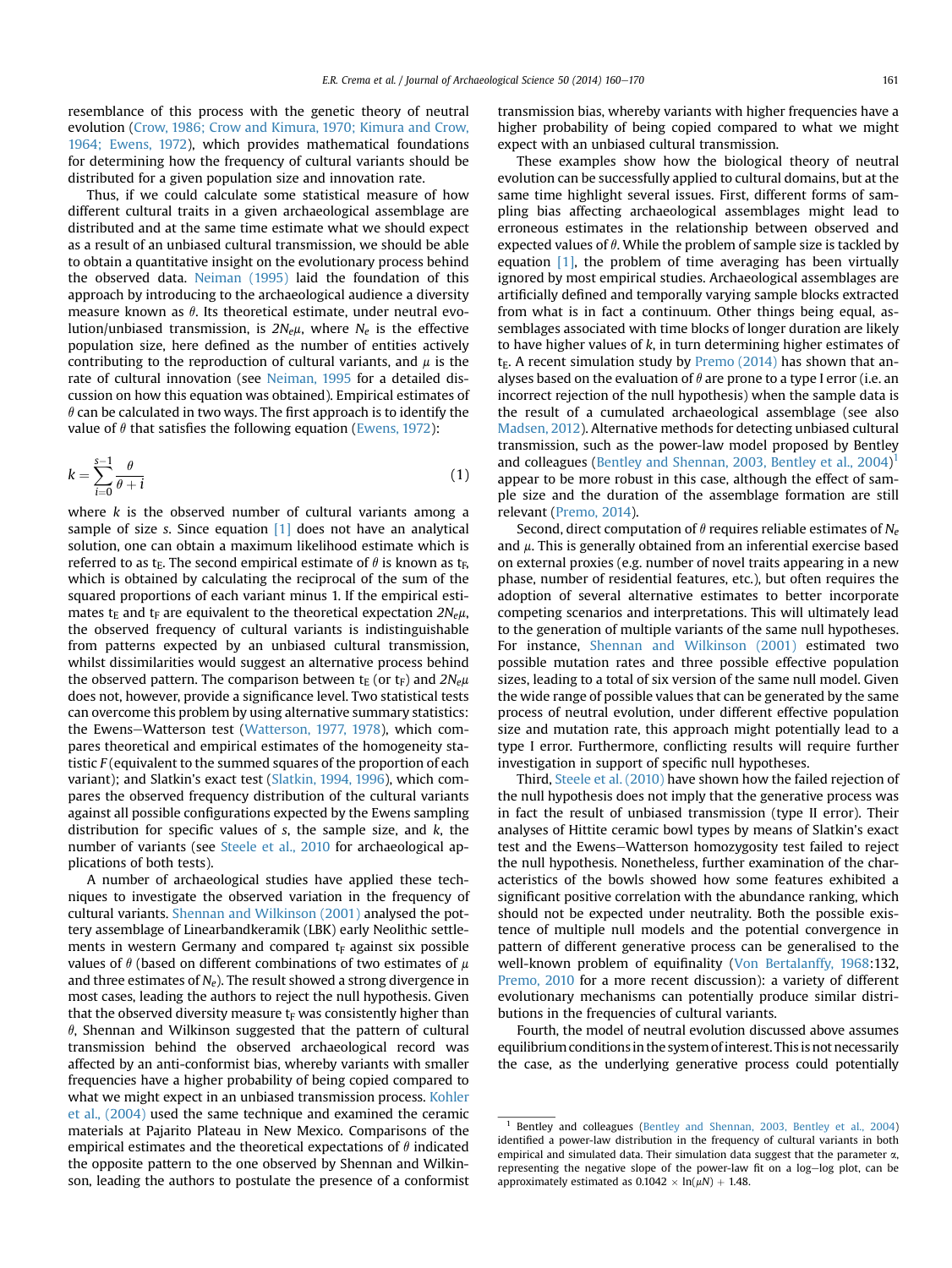<span id="page-2-0"></span>change its properties (e.g. a change in the innovation rate, or a transition from an unbiased to a conformist biased transmission), and the time to the new equilibriumwill depend on the initial condition of the system. A recent paper by [Kandler and Shennan \(2013\)](#page-10-0) has tackled this problem by shifting the focus to the number of cultural variants  $K(t_1,t_2)$  surviving the transition from a given time-period  $t_1$  to the subsequent time period  $t_2$ , rather than the frequency of cultural variants at a given time period t. Their mathematical model makes it possible to define the probability distribution of  $K(t_1,t_2)$  taking into consideration initial conditions of the system (the frequency of cultural variants at  $t_1$ ), variation in population size and mutation rate, and the temporal duration of the evolutionary process. They applied their model to a case study based on LBK ceramic assemblages from southwest Germany, showing how the empirically observed number of surviving variants was much higher than the one expected from neutral evolution. They further explored this divergence by developing a frequency-biased model (which includes both conformist and anti-conformist biases), showing that a transmission process with an anti-conformist bias has a higher fit to the observed data compared to the neutral model.

In order to overcome some of the issues raised by these previous works, we propose a simulation-based approach using Approximate Bayesian Computation (ABC, Beaumont et al., 2002, Csilléry [et al., 2010\)](#page-10-0). This method offers several advantages that enable a more flexible approach for the analysis of changes in the frequency of cultural variants.

First, direct estimates of the model parameters, a key element in the direct evaluation of  $\theta$  (c.f. [Shennan and Wilkinson, 2001; Kohler](#page-10-0) [et al., 2004](#page-10-0)) and in the non-equilibrium model proposed by [Kandler](#page-10-0) [and Shennan \(2013\),](#page-10-0) are substituted by a Bayesian inferential framework. Thus, instead of defining single or multiple estimates of each parameter (e.g. the innovation rate  $\mu$ ), we define a probability distribution known as a prior. This will formally define the range of values that we assume for a given parameter as well as the degree of belief we associate with each distinct value. The combination of this prior knowledge with the probability of obtaining the observed pattern for different parameter combinations of the proposed model, allows us to generate a posterior estimate of each parameter. Again, these will be probability distributions rather than point estimates, an update of the prior which incorporates the information from the empirical data as well as the specifics and the uncertainties of a given model.

Second, we abandon the hypothesis-testing approach and adopt an inferential framework based on multi-model selection [\(Burnham](#page-9-0) [and Anderson, 2002\)](#page-9-0). We thus formally integrate the notion that "all models are wrong" and seek to define the "best" model among a set of alternative candidates. The hypothesised model that has the highest fit to the empirical data and relies on the smallest number of assumptions (based on the principle of parsimony) will be selected. In the case of equifinality, two or more candidate models will be indistinguishable from a model selection perspective.

Third, following [Kandler and Shennan \(2013\)](#page-10-0), we emphasize the importance of the non-equilibrium conditions of the system and hence measure differences in the frequencies of variants between different assemblages rather than looking at summary statistics (such as diversity indices) describing the frequencies observed at individual phases. The choice of summary statistic is undoubtedly a critical element in the selection between candidate models, as their sensitivity to the variation in the underlying process will differ. It should be noted that the choice in the present study has been partly driven by the specific research question of our case study, and that the proposed method can be adapted to any alternative measure of culture change.

Lastly, we tackle the problem of sample size and time averaging by integrating these processes in the simulation. More generally, the key advantage of ABC resides in the fact that models can be defined as computational algorithms, enabling a flexibility that is harder to achieve with a pure equation-based solution.

The paper is structured as follows. Section 2 introduces three evolutionary models of cultural change that can be applied in a broad set of contexts; Section [3](#page-3-0) presents a generic ABC-based workflow that can be applied for studies of cultural change; Section [4](#page-4-0) illustrates our case study; and Section [5](#page-8-0) concludes the paper by summarising our main points and highlighting the limits and the potentials of the proposed method.

# 2. Evolutionary models of cultural change

For the purpose of our paper we chose to explore three simple models of cultural change. Although the simulation-based approach allows us to integrate additional assumptions to incorporate a wide array of biases in the transmission process (see [Boyd](#page-9-0) [and Richerson, 1985; Henrich and McElreath, 2003](#page-9-0)), we purposely chose to ignore biases favouring specific cultural variants based on their intrinsic properties (i.e. content-bias transmission), or biases derived from external cues unrelated to the variant of interest (i.e. model-based biased transmission). This choice was dictated by a preference for the most parsimonious and general models of cultural evolution as well as the lack of data concerning potential content and model biases (but see [Mesoudi and O](#page-10-0)'Brien, 2008a, [2008b\)](#page-10-0). We thus chose to explore an unbiased neutral model of cultural transmission and two different forms of frequency bias: anti-conformism and conformism.

# 2.1. Unbiased transmission (UB)

Unbiased cultural transmission (or neutral evolution) assumes that the probability of copying any given cultural trait is proportional to the frequency of that trait. Consequently, changes in the frequencies of variant will result from random events in the copying process (i.e. drift) and the introduction of novel variants through innovation. More formally, the probability  $\pi_i$  of copying a trait  $i$  in a given unit of time is defined by the following equation:

$$
\pi_i = z \frac{m_i (1 - \mu)}{N} \tag{2}
$$

where z is the frequency of cultural transmission,  $m_i$  is the existing instances of trait i (e.g. the number of potential teachers possessing the trait i),  $\mu$  is the probability of introducing a new cultural variant (e.g. a new arrowhead type), and  $N$  is the number of potential "teachers" (i.e. the agents in the agents-based simulation), each displaying a single cultural variant. Notice that we do not consider N as the effective population size as we no longer follow the standard assumptions of neutral evolution (i.e. the Wright-Fisher model of reproduction). In fact, when z, the frequency of social learning, is smaller than 1, cultural transmission does not occur all the time for all individuals, and as a consequence the number of social learners will become smaller than the number of teachers.<sup>2</sup> This parameter will also portray overlapping generations (as individuals will engage in social learning at different time-steps<sup>3</sup>), and more importantly will allow us to calibrate the correspondence

<sup>&</sup>lt;sup>2</sup> If an individual has a trait *j* with frequency  $m_j$ , the probability of losing such trait in a given time-step is  $\mu + z(N-m_j)N^{-1} - \mu z(N-m_j)N^{-1}$ . This combines the probability of innovating and the probability of copying another variant.

It is worth noting that the copying is still between different generations, and hence this model is different from the so-called Moran model of reproduction which includes within generation copying [\(Moran, 1958;](#page-10-0) see [Aoki et al., 2011](#page-9-0) for its application in cultural evolution).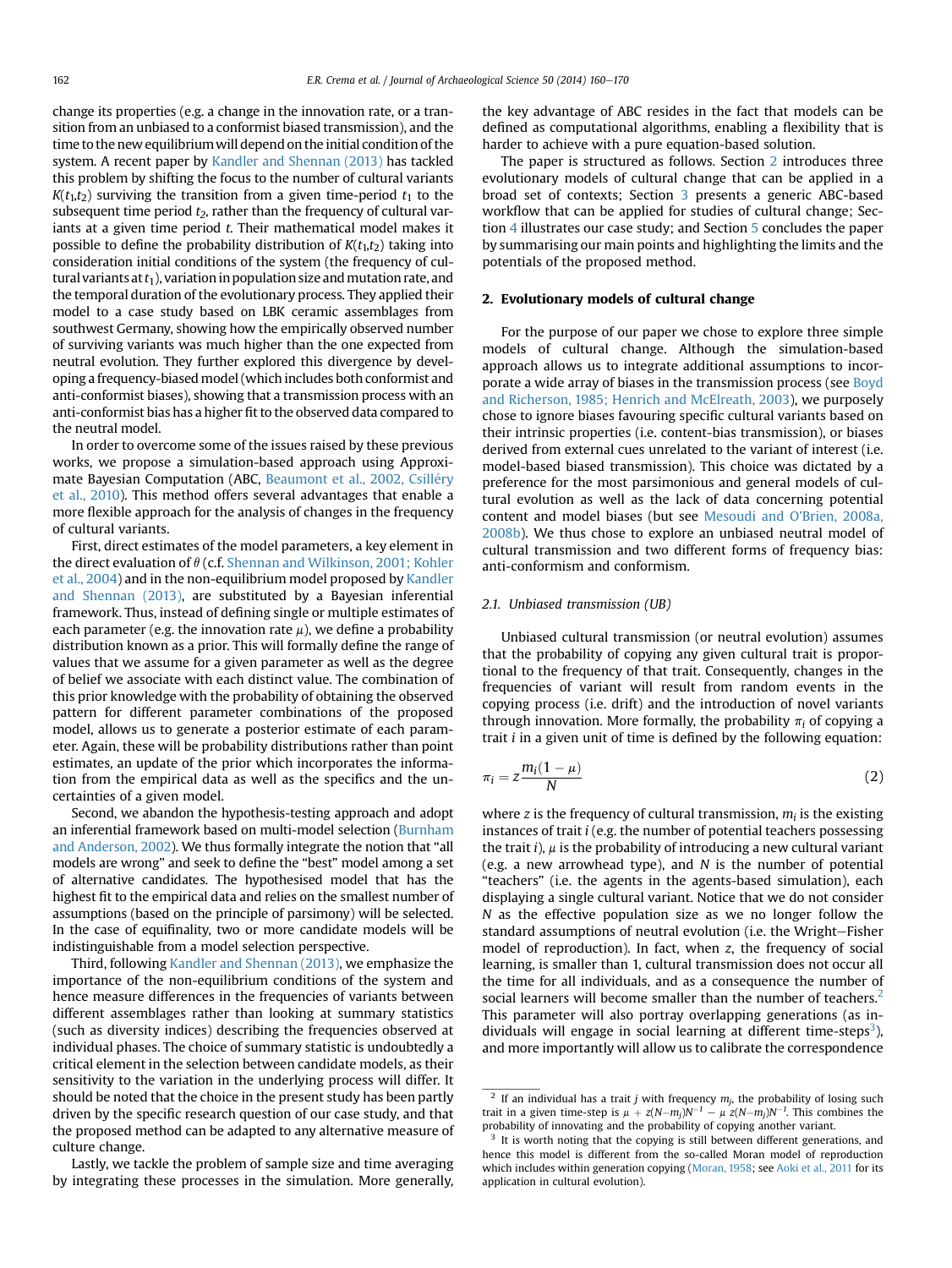<span id="page-3-0"></span>between simulation and real world time (e.g. with  $z = 0.1$ , assuming that a simulation time-step corresponds to a single year, social learning will occur on average once a decade).

# 2.2. Frequency biases: conformism (CB) and anti-conformism (AB)

equation [\[2\]](#page-2-0) assumes that the frequency of a trait is directly proportional to its probability of being adopted, with the term  $\mu$ having the same effect for all traits. As discussed in Section [1,](#page-0-0) one of the most common alternatives to the neutral model is a frequency bias where either: 1) less common traits have higher chance of being adopted (anti-conformism); 2) or common traits have an increased probability of adoption (conformist bias) compared to an unbiased model. We can portray both processes with the following equation<sup>4</sup>:

$$
\pi_{i} = z \frac{\left(1 - \mu\right) \left(m_{i} N^{-1}\right)^{1 - b}}{\sum_{j=1}^{k} \left(m_{j} N^{-1}\right)^{1 - b}}
$$
\n(3)

Where  $k$  is the number of variants, and  $b$  is a parameter that controls both the direction and the magnitude of the bias. When  $b > 0$ , rare traits will have higher probability of adoption compared to those predicted by equation  $[2]$  (anti-conformism), and conversely when  $b < 0$ , common traits will have a higher  $\pi$  than the one expected from an unbiased cultural transmission (conformism).<sup>5</sup> Furthermore, the greater is the value |b|, the stronger is the effect of the frequency bias in both directions. Notice also that when  $b = 0$ , the model is mathematically equivalent to equation [\[2\],](#page-2-0) making the unbiased cultural transmission a special case of frequency bias. As for equation  $[2]$ , the parameter *z* captures the frequency of cultural transmission, whilst  $\mu$  indicates the probability of innovation.

# 2.3. Cultural dissimilarity

The four parameters  $N$ ,  $\mu$ ,  $z$ , and  $b$  described in equations [\[2\] and](#page-2-0) [\[3\]](#page-2-0) can portray a wide range of possible evolutionary dynamics detectable by a variety of summary statistics. Here we chose to use a measure of dissimilarity, D, which quantifies difference in the frequency of cultural variants between any two blocks of time  $t_1$  and  $t_2$ . The rationale of this choice is dictated by the assumption that evolutionary processes are characterised by temporal autocorrelation, with  $D(t_1t_2)$ , the dissimilarity between the frequency of cultural variants at  $t_1$  and  $t_2$ , positively correlated with  $\Delta(t_1t_2)$ , the temporal distance between  $t_1$  and  $t_2$ . Different conditions of the same evolutionary process, however, are expected to generate different relationships between  $D(t_1,t_2)$  and  $\Delta(t_1,t_2)$ . For example, high mutation rates is likely to determine a higher turnover rate (see [Bentley et al.,](#page-9-0) [2007](#page-9-0)), leading to higher values of  $D(t_1,t_2)$  for the same  $\Delta(t_1,t_2)$ . Here, we use the Morisita-Horn index ([Morisita, 1959; Horn, 1966\)](#page-10-0), a measure of dissimilarity given by the following equation:

$$
D_{MH}(t_1, t_2) = 1 - \frac{2 \sum_{i=1}^{k} m_i(t_1) \cdot m_i(t_2)}{\left(\frac{\sum_{i=1}^{k} m_i(t_1)^2}{M(t_1)^2} + \frac{\sum_{i=1}^{k} m_i(t_2)^2}{M(t_2)^2}\right) M(t_1) M(t_2)}
$$
(4)

where  $m_i(t_1)$  and  $m_i(t_2)$  are the counts of the variant *i* at time  $t_1$  and  $t_2$  and  $M(t_1)$  and  $M(t_2)$  are the total sample size for each timeblocks. equation [4] essentially returns a measure of overlap, expressed by a numerical index bounded between 0 (identical assemblages) and 1 (assemblages with no variants in common). Morisita-Horn dissimilarity is also independent of sample size (see [Wolda, 1981](#page-10-0)), and hence well suited for archaeological contexts.

[Fig. 1](#page-4-0) shows the average and the 95% percentiles of the Morisita–Horn dissimilarity  $D_{MH}$  for values of  $\Delta$  between 50 and 2000 time-steps, obtained from a total of 1000 simulation runs of the three models proposed above. The parameter space portrayed in [Fig. 1](#page-4-0) shows a positive correlation in most scenarios, with some exceptions observed where  $b = -0.01$ ,  $z \ge 0.5$ , and  $N = 1000$ , when high levels of conformism enforce the fixation of few variants with no turn-over. [Fig. 1](#page-4-0) also shows the complex interplay between the four parameters and how different combinations can easily generate similar patterns, highlighting potential equifinality issues.

# 3. The Approximate Bayesian Computation (ABC) framework

We used an ABC framework to 1) determine probabilistic estimates of each of the three models described above and 2) select the "best" candidate model on the basis of its fit and complexity. Detailed discussion of the statistical principles and the broad inferential framework of ABC in biology can be found elsewhere ([Csill](#page-10-0)é[ry et al., 2010](#page-10-0) for a recent review; see also [Kandler and](#page-10-0) [Laland, 2013](#page-10-0) for its theoretical application on cultural evolution studies and [Bramanti et al., 2009](#page-9-0) for an analysis of aDNA data to address the probability of genetic continuity between Mesolithic foragers and early Neolithic farmers in Europe); here we highlight its core algorithm and how this can be applied for our purpose.

# 3.1. Parameter estimation

The parameter estimation process is rooted in the rejection algorithm originally developed in population genetics and can be summarised as follows:

- (1) Given observed archaeological data composed of T archaeological phases, each composed of a vector of occurrences of cultural variants, compute the dissimilarity index between each of the  $(T^2 - T)/2$  possible pairs. The resulting vector is the observed summary statistic  $S_{observed.}$
- (2) For each hypothesised model define a prior probability distribution of its parameters (e.g. UB:  $N \sim$  Uniform probability distribution between 50 and 1000;  $\mu \sim$  Uniform probability distribution between  $5 \times 10^{-4}$  and  $10^{-2}$ ).
- (3) Sample n values from each parameter's prior distribution.
- (4) Execute the simulation and retrieve a vector of simulated summary statistics  $S_1, S_2, \ldots S_n$ .
- (5) Compute, for each of these, the Euclidean distances  $\delta_1, \delta_2, \ldots$  $\delta_n$  to S<sub>observed</sub>. This will give a measure of goodness-of-fit for each simulation run.
- (6) Select the proportion  $\tau$ (i.e. the "tolerance level") of the simulations with the smallest  $\delta$  (i.e. the highest fit to the observed data)
- (7) Extrapolate the parameter values used to obtain the subset defined in (6).

Models of conformist/anticonformists bias have been proposed by a number of scholars following the pioneer work by [Boyd and Richerson \(1985\).](#page-9-0) [Mesoudi and](#page-10-0) [Lycett \(2009\)](#page-10-0) portray the bias as the selection of the single most (or least) frequent trait in the population, with a parameter representing the frequency by which this process occurs. [Kandler and Shennan \(2013\)](#page-10-0) define the bias as a continuous function that is not limited to the selection of a single most common or rare variant. We followed the second approach as it encapsulates potential errors in detecting common/rare variants, but we also developed a simpler equation better suited for the application of ABC.

The bias parameter is theoretically capable of portraying a high degree of variation in frequency bias, including extreme forms of anti-conformism where the correlation between  $\pi$  and m becomes negative (when  $b > 1$ ), hence rare traits becoming more likely to be adopted than frequent ones.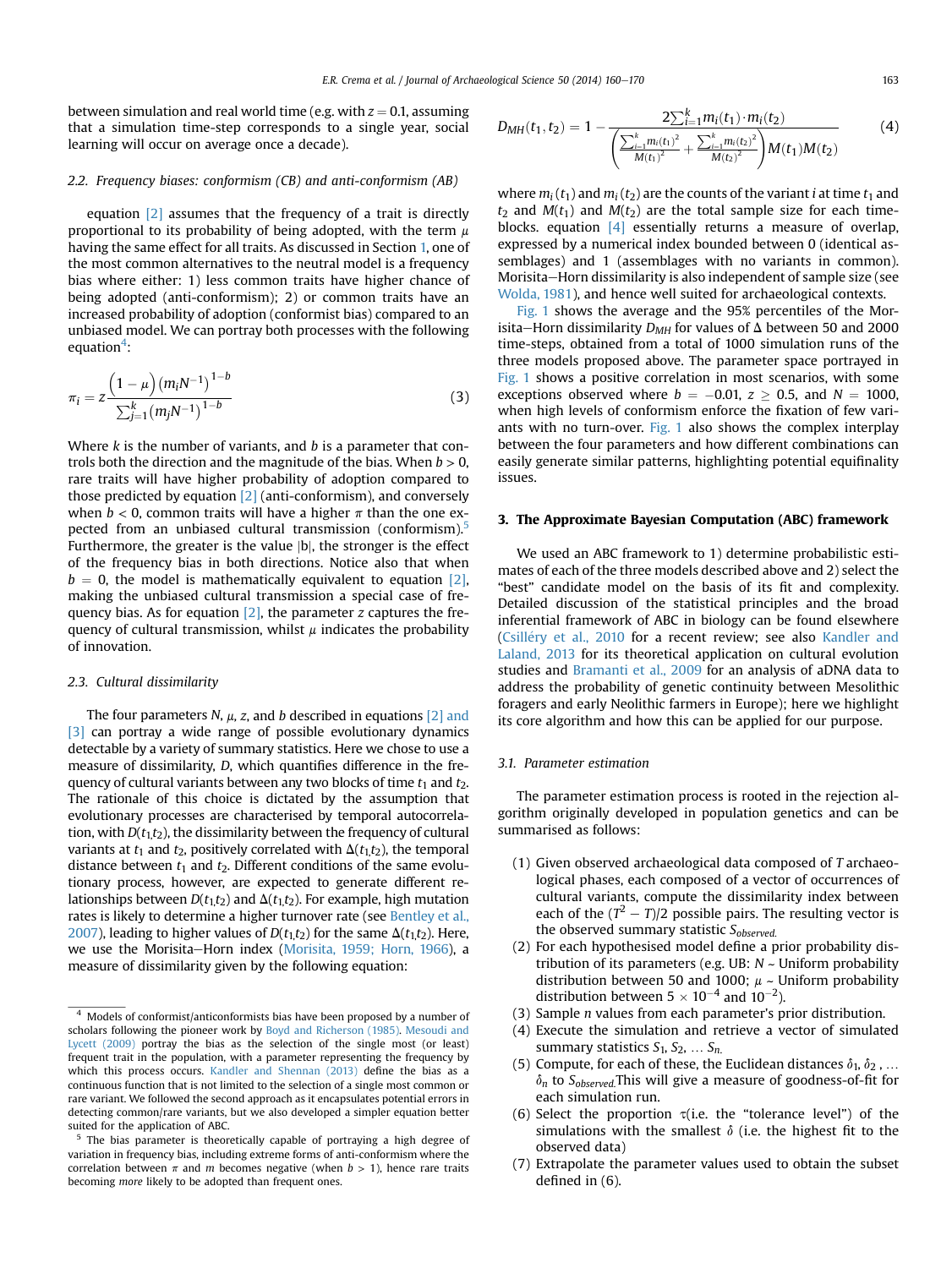<span id="page-4-0"></span>

Fig. 1. Variation in the relationship between cultural dissimilarity and distance in time for different parameter values of N (population),  $\mu$  (innovation rate),  $z$  (probability individual engages in transmission process.), and b (bias parameter  $-$  positive values  $=$  anti-conformism, negative values  $=$  conformism). Average values (solid lines) and 95% confidence (dashed line) obtained from 1000 simulations with 10,000 time-steps each.

The values obtained in the last step of this workflow provide a probabilistic estimate of the model parameters and can be effectively regarded as a posterior distribution that combines our prior belief (defined in point 2) with the knowledge obtained from the data (points  $5-6$ ).

# 3.2. Model comparison

The ABC framework offers a number of alternative algorithms for guiding the selection of the best candidate model. Here we present the most straightforward solution (but see [Francois and](#page-10-0) [Laval, 2011](#page-10-0) for more sophisticated techniques based on Deviance Information Criterion), although recent studies suggest caution in their interpretation ([Robert et al., 2011\)](#page-10-0)

The basic algorithm is an extension of the rejection method described above. In our case, the simulation outputs of each of the three competing models are simultaneously ranked on the basis of their Euclidean distance to the observed summary statistic. We then select a subset B of the best simulations, defined as the proportion  $\tau$  of the simulation with the closest distance to the

empirical summary statistic (i.e. the smallest  $\delta$ ). The proportion of each candidate model within the subset  $B$  can provide a crude estimate of which model has the best fit. These estimates can then be converted into Bayes factors [\(Jeffreys, 1961\)](#page-10-0), a Bayesian version of the likelihood ratio test that can provide numerical support for the strength of evidence of one model over another.

# 4. Case study

# 4.1. Materials and contexts

Our case study examines changes in the frequency of armature types from the Clairvaux and Chalain sites (Pétrequin, 1986, 1989,1997; Pétrequin and Bailly, 2004) in the Jura region of southeast France. The dataset (see Electronic Supplement Table 1) comprises a total of 280 arrowheads subdivided into nine chronologically distinct phases (I: 3700-3600 B C; II: 3450 BC; III: 3200 IV: 3100 BC; V: 3050-3010 BC; VI: 3010-2930 BC; VII: 2850-2750 BC; VIII: 2750-2600 BC; IX: 2600-1650 BC) defined by [Saintot \(1998\).](#page-10-0) For each phase, we counted the number of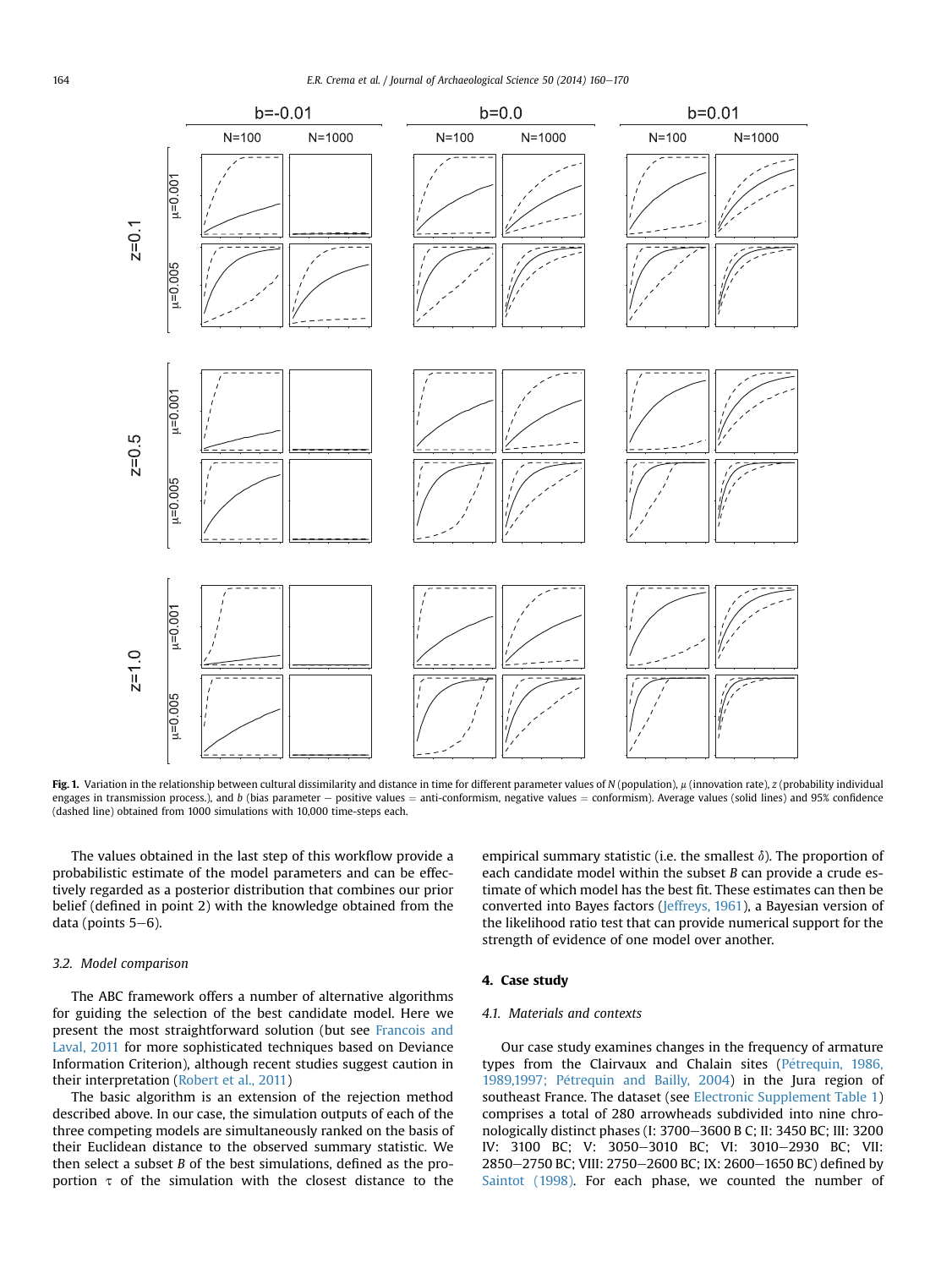arrowheads assigned to twenty distinct types, each defined as a unique combination of a binary presence-absence of morphological traits based on a paradigmatic classification (see Electronic Supplement Table 2) that excludes size and material. In this study we chose to analyse the arrowheads at the aggregated type scale of analysis instead of individual trait-level of analysis, for a closer comparison with Saintot's original analysis. Future studies will compare both analytical scales following [Edinborough 2005, 2008.](#page-10-0) Fig. 2 shows the empirically observed relationship between  $D_{MH}(t_1,t_2)$  and  $\Delta(t_1,t_2)$ , the latter obtained as a distance between the median dates of each pair of phases. The scatter plot shows a clear positive correlation, with an exponential curve ( $R^2 = 0.35$ ) showing a slightly better fit compared to a linear relationship ( $R^2 = 0.32$ ). The overall pattern conforms to a general expectation of temporal autocorrelation (cf. [Fig. 1](#page-4-0)), albeit with high levels of variations in  $D_{MH}$  for similar values of  $\Delta$ .

The choice of the case study was dictated by two sets of reasons. First, the comparatively small sample size is balanced by a robust chronological framework collated from dendrochronologically- and radiocarbon-dated sequences of superpositioned archaeological units, extracted from the remarkably well-preserved Neolithic piledwellings. This offers the rare opportunity to examine long-term cultural changes in arrowhead technology in a chronologically defined context. Second, in the original analysis conducted by [Saintot \(1998\)](#page-10-0), patterns of morphological variation were ascribed to two episodes of broader regional cultural change, the first c.3200 BCE, marked by evidence of contact to the East and the second with the appearance of Bell Beaker material at c.2500 BCE (Pétrequin, [1998; Saintot, 1998,](#page-10-0) 207). These episodes correspond to the transitions between phases II and IV, and between phases VII-IX respectively. It follows that if Saintot's hypothesis is supported by the empirical data, we should expect these transitions to show more marked change in the frequencies of different cultural variants compared to other periods. Thus measures of dissimilarity such as the one described in equation [4] should exhibit higher values during these transitions, but we need to take into account differences in the duration of each phase and their temporal distances as well as the random nature of the copying mechanism, which can generate an array of different values under the same conditions (cf. [Fig. 1](#page-4-0)). To integrate these elements in our reevaluation of Saintot's hypothesis, we propose a three-step workflow, which we apply to examine the second period of cultural



Fig. 2. Observed relationship between distance in time  $(\Delta)$  and Morisita–Horn dissimilarity ( $D_{MH}$ ). The solid line shows the fit for an exponential model ( $R^2 = 0.35$ ), while the dashed line is a loess fit with the smoothing parameter  $\alpha$  set to 0.75.

#### Table 1

|  | Model parameters, symbols, and priors. |  |  |  |
|--|----------------------------------------|--|--|--|
|--|----------------------------------------|--|--|--|

| Symbol | Description                                                             | Prior                                                      | Relevant<br>models |
|--------|-------------------------------------------------------------------------|------------------------------------------------------------|--------------------|
| N      | Number of agents/effective<br>population size                           | Uniform $\sim(50-1000)$                                    | All                |
| μ      | Rate of innovation                                                      | Uniform $\sim (10^{-4} - 10^{-2})$                         | All                |
| Z      | Rate of cultural transmission                                           | Uniform $\sim (0.03 - 0.1)$                                | All                |
|        | Frequency bias ( $b > 0$ :<br>anti-conformist: $b < 0$ :<br>conformist) | Uniform $\sim(-0.5-0; CB)$ ;<br>Uniform $\sim$ (0–0.5; AB) | AB & CD            |

change, corresponding to the transitions VII-VIII and VIII-IX. $<sup>6</sup>$  We</sup> first estimate parameter values for the three different models of cultural transmission introduced in Section [2](#page-2-0), we then identify the best model(s) given our data-set, and finally compare the empirically observed dissimilarities for these transitions against the ones predicted by the best model (s).

# 4.2. Model implementation

We implemented our models by using an agent-based simula-tion written in R statistical language [\(R Core Team, 2013\)](#page-10-0).<sup>7</sup> We explored three models: unbiased (UB), anti-conformist (AB), and conformist (CB) transmission. Each variant of the simulation has been conducted for 2050 time-steps, each corresponding to 1 year. We assumed that social learning occurs with a fairly slow rate, once or twice a generation (i.e. z between 1/30 and 1/10). This is broadly in line with ethnographic evidence on the amount of learning time required for specific techniques (cf. [Roux et al., 1995](#page-10-0) on bead making) as well as on the skill development of bow-arrow skills ([Hill and Hurtado, 1996](#page-10-0)). We also assumed that successful instances of transmission consist of a complete adoption of the all the morphological traits of a given arrowhead, essentially equating the unique combination of arrowhead components (the paradigmatic type) to the basic unit of analysis. Partial variations in the components were thus regarded as a form of innovation.

Prior estimates of the other three parameters were not dictated by any particular assumption, and hence their probability distributions can be regarded as uninformative priors (i.e. not subjectively elicited), although boundary values were partly informed by exploratory runs of the simulation. Table 1 shows the priors of the parameters used in the hypothesised evolutionary models proposed here.

At time-step 1, we generated N agents, all possessing different integer values representing a cultural variant, in this case an arrowhead type. During the subsequent time-steps, each agent: 1) randomly adopted an existing trait in the population following one of the equations described in Section [2](#page-2-0); and 2) generated, with probability  $\mu$ , a new cultural variant (i.e. a new arrowhead type), by randomly drawing a new integer value. Table 1 summarises the relevant parameters for each of the three variants explored here. To avoid the idiosyncrasies derived from the initial conditions of the model, we started each simulation run with 30,000 "warm-up" iterations. Multiple experimental runs, using the combination of parameter runs with the slowest rate of cultural evolution (i.e. smallest mutation rate, highest population, and lowest transmission rate) showed that equilibrium is reached before this number (see Electronic Supplement Fig. 1)

 $6$  We excluded the first period of major cultural change from our analysis given

the extremely small sample size during phases I ( $n = 2$ ) and II ( $n = 3$ ).<br><sup>7</sup> Source code and sample scripts are available in the online electronic supplement.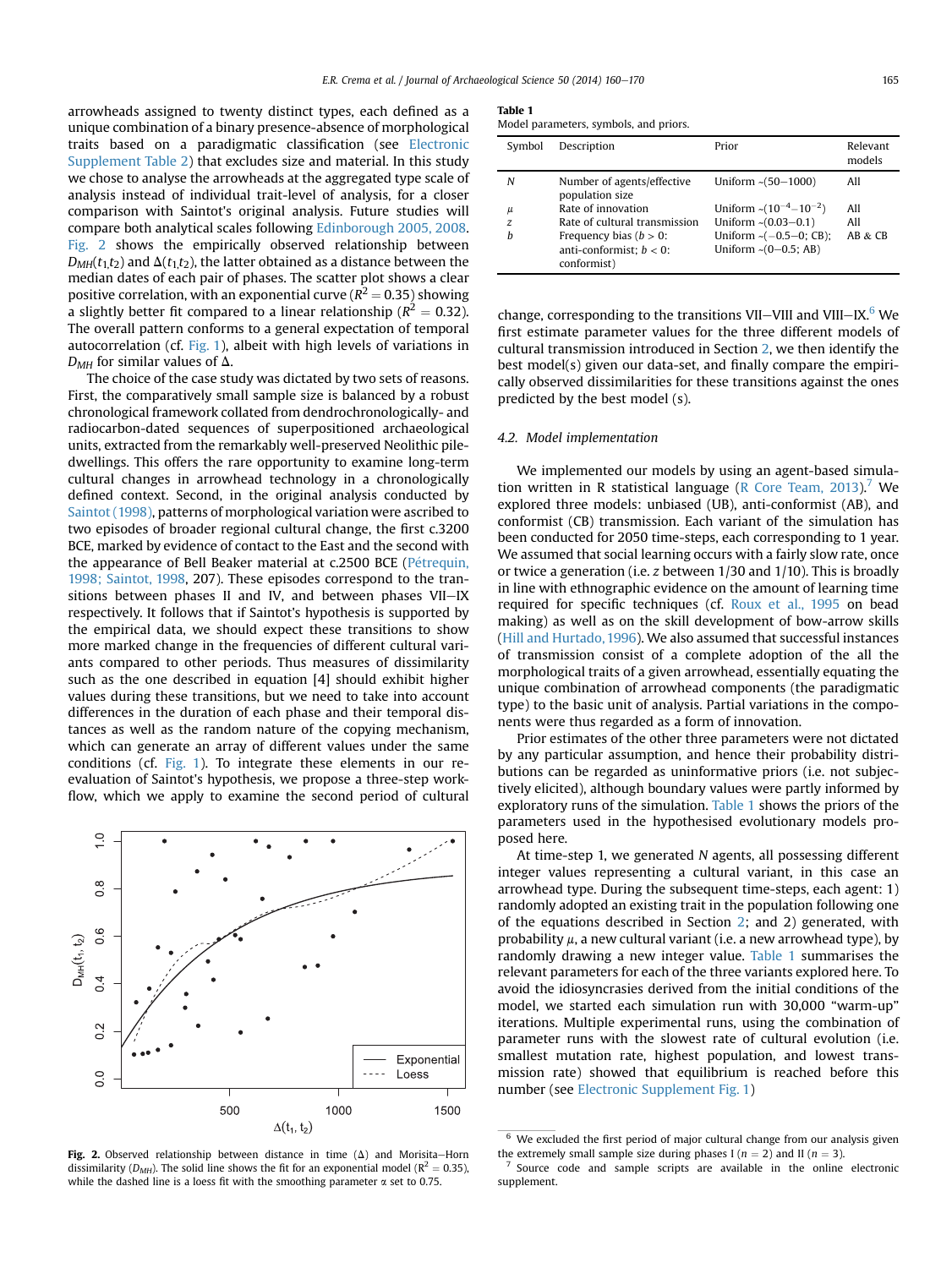At the end of  $30,000 + 2050$  time steps we:

- 1) Discarded the output of the first 30,000 time steps;
- 2) Generated nine sets aggregating the distribution of cultural variants of the remaining 2050 time-steps following the observed length of the archaeological phases at Clairvaux and Chalain, discarding intervals where no archaeological phases were present.
- 3) Randomly sampled  $n$  cultural variants from each set, with  $n$ corresponding to the number of arrowheads recovered at each phase.
- 4) Calculated the frequency of each cultural variant for each of the nine sets/phases.
- 5) Computed the Morisita-Horn dissimilarity between all possible pairs of sets/phases

Each simulation thus portrayed specific cultural transmission processes as well as the archaeological uncertainties derived from sampling and time averaging, allowing a more exhaustive generative model of the archaeological assemblage at the Clairvaux and Chalain lake sites.

### 4.3. Tackling sample size issues

Although the ABC framework is capable of integrating different sources of uncertainty in the posterior estimates of the parameters, the small sample size of our dataset might lead to some problems in the evaluation of the target summary statistics. Here we approach the problem by: 1) excluding the first two phases ( $n_I = 2$ ;  $n_{II} = 3$ ) from our analysis, and thus reducing the vector of target summary statistics from 36 to the 21 Morisita–Horn dissimilarities observed between the remaining seven assemblages (phases); and 2) using bootstrap estimates, rather than single point values of the observed summary statistics, for computing the distance between the simulated and empirical observed dissimilarity measures.

We achieved the second point by conducting 1000 bootstrap iterations for each phase by randomly sampling with replacement count values of each armature type. As a result we obtained a total of 21,000 Morisita–Horn dissimilarities. We then slightly modified the basic ABC workflow described above, by comparing each simulated vector of Morisita-Horn dissimilarities against different empirical Morisita-Horn dissimilarities that we randomly extracted from the bootstrap distribution. This ensured that both the parameter posterior and the model selection estimates incorporate the uncertainty of the target summary statistic.<sup>8</sup>

# 4.4. Results

#### 4.4.1. Parameter inference

We conducted 100,000 simulations for each of the three hypothesised evolutionary models. Posterior distributions of each model have been extrapolated setting  $\tau$  to 0.01, equivalent to the 1000 simulations (out of 100,000) with the closest Euclidean distance to the observed summary statistic.

[Fig. 3](#page-7-0) shows the marginal posterior distribution of the four parameters for each of the three hypothesised models, and [Table 2](#page-7-0) shows the 95% credible region of each. Innovation rates show two distinct patterns, a strong peak at lower values (ca.  $0.002-0.003$ ) for the unbiased and anti-conformist models, and a wider and slightly bimodal posterior distribution for the conformist model. This bimodal shape is a good example of the complex interplay between different parameters, with multiple combinations generating similar fit to the observed data (see online Electronic Supplement Fig.  $2-4$ ). Posterior estimates of the population size (N), show a convergence of all models towards low values  $(50-100)$ , albeit unbiased transmission exhibits a wider credible region compared to the frequency biased models. The frequency of transmission process (z) shows instead high levels of uncertainty, although anti-conformist and unbiased models show some similarity to each other with slight peaks towards higher values, whilst conformist bias exhibits the opposite pattern. Both anti-conformist and conformist models show a peak towards 0 in the frequency bias parameter b, indicating that weak levels of frequency bias exhibit the highest fit to the observed data. However, it is worth noting that anti-conformist bias shows a wider credible region, (up to 0.4 for the 50% region) indicating that some levels of anti-conformist bias can also produce dissimilarities values similar to the observed ones.

#### 4.4.2. Model selection

We compared our three models by computing an additional 100,000 runs for each using this time a parameter range derived from the posteriors obtained from the analysis discussed above. More specifically, we used uniform priors with the ranges defined by the 50% credible regions shown in [Table 2.](#page-7-0)

[Table 3](#page-7-0) shows the result of the model comparison based on the standard rejection algorithm (with  $\tau = 0.01$ ) and the Bayes factor between all possible pairs. The results indicate that UB is the best model with a share of 47.5% of the 3000 simulations with the highest fit to the data. AB shows an equally high share of 43.9%, whilst only 8.6% of the best-fit simulations were from the CB model. One-to-one comparison based on Bayesian factors further confirm these values, with high support (i.e. Bayes Factors >5, see [Kass and](#page-10-0) [Raftery, 1995](#page-10-0) for interpretations of Bayes Factors) of UB and AB over CB, but no basis for choosing UB over AB (Bayes Factor  $= 1.08$ ). In other words we can safely state that a transmission process based on conformism was highly unlikely, but the strong degree of equifinality between unbiased and anti-conformist transmission does not allow us to provide a single answer. However, it is worth highlighting again that unbiased transmission can be regarded as a special case of a frequency biased transmission with  $b = 0$ . In other words, UB is a point hypothesis, and its range of expected summary statistics, determined by the random nature of the copying process, substantially overlaps with the expected range of values expected from low frequency bias models.

[Fig. 4](#page-7-0) can illustrate this concept visually with a simulation. The solid line represents the probability density of the Morisita-Horn dissimilarity between two time-steps ( $t_1$  = 30,000,  $t_2$  = 30,500) obtained from 1000 simulation runs with  $N = 200$ ,  $\mu = 0.001$ ,  $b = 0$ ,  $z = 0.05$ . The dashed lines show instead the probability density of dissimilarities with three different values of b. The plot shows different degrees of overlap between the UB model and variants of the AB model as a function of b. When  $b = 0.01$ , the intrinsic variation in the simulation output (dictated by the random nature of the copying process) is larger than the difference between an unbiased and anti-conformist transmission process, making the two virtually almost indistinguishable. When  $b = 0.5$  the overlap is considerable smaller, but still present, suggesting in this case some degree of equifinality for dissimilarity values around 0.7.

The example illustrated in [Fig. 4](#page-7-0) prompts a more quantitative evaluation of the degree of overlap and equifinality between the proposed models. We achieved this by performing a leave-one-out cross validation making use of the existing simulations. This consists of iteratively selecting a random simulation output as a dummy target data, and executing the same model selection algorithm process adopted for the empirical data. The expectation is that the model that generated the dummy target has the highest

 $8$  Analyses with the standard workflow show qualitatively similar results, albeit with slightly narrower ranges in the posterior estimates.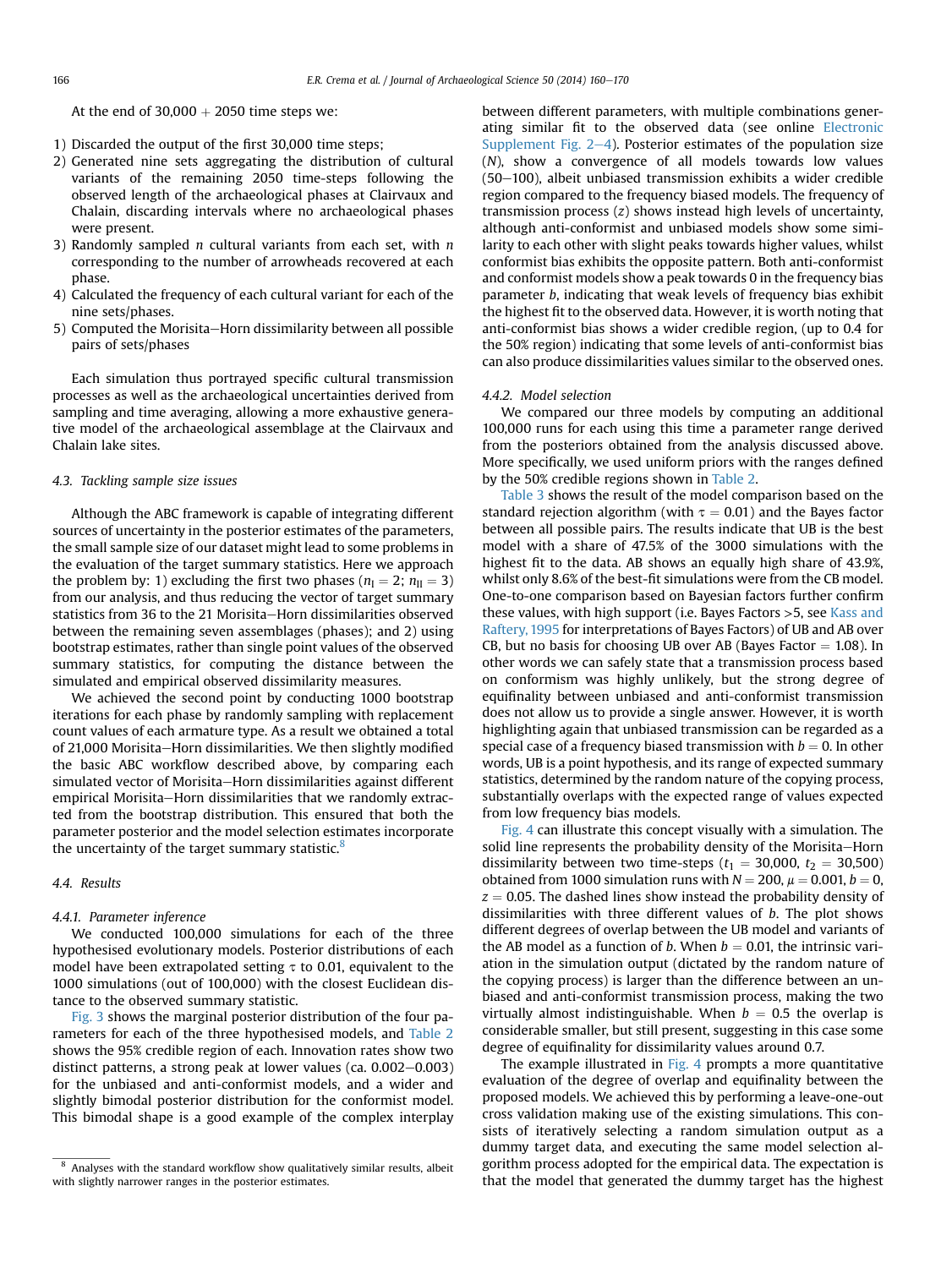<span id="page-7-0"></span>

Fig. 3. Marginal posterior distributions of the model parameters: a) mutation rate; b) population size; c) rate of cultural transmission; d) conformist/anti-conformist bias.

probability (retrieved from number of simulations) assigned among the target candidates. The result, known as a confusion matrix (Hastie et al., 2009, Csilléry et al., 2012), should have non-zero values only along the main diagonal in case of complete absence of misclassification. High values on non-diagonal elements will be the result of a large number of incorrect classifications, which in turn suggests a high probability that two or more competing models can generate similar pattern. In other words, the matrix provides a quantitative measure of the equifinality between competing models. [Table 4](#page-8-0) shows the confusion matrix of our three

Table 2 95% and 50% Bayesian credible region of the parameter posterior distribution.

| и                                                                                                                | $N \qquad z$ | h |
|------------------------------------------------------------------------------------------------------------------|--------------|---|
| UR 95% $11 \times 10^{-4} \approx 282 \times 10^{-4}$ 52-970 0.031-0.099 NA                                      |              |   |
| $50\%$ 27 $\times$ 10 <sup>-4</sup> $\sim$ 163 $\times$ 10 <sup>-4</sup> 74-624 0.044-0.094 NA                   |              |   |
| AB 95% $12 \times 10^{-4} \approx 255 \times 10^{-4}$ 51-929 0.031-0.099 0.0025-0.4912                           |              |   |
| $50\%$ $10 \times 10^{-4} \approx 148 \times 10^{-4}$ 60-434 0.039-0.095 0.0278-0.4282                           |              |   |
| CB 95% $19 \times 10^{-4} \approx 490 \times 10^{-4}$ 50-924 0.030-0.099 -0.4676 - -0.0017                       |              |   |
| $50\%$ 59 $\times$ 10 <sup>-4</sup> $\approx$ 429 $\times$ 10 <sup>-4</sup> 62-572 0.034-0.093 -0.3064 - -0.0127 |              |   |

# Table 3

ABC model selection: percentage of accepted simulations for the three candidate models and pairwise matrix of Bayes factors.

|    | % Accepted sim. | UB   | AB   | CB   |
|----|-----------------|------|------|------|
| UB | 47.5%           |      | 1.08 | 5.49 |
| AB | 43.9%           | 0.92 |      | 5.08 |
| CΒ | 8.6%            | 0.18 | 0.19 |      |

candidate models, showing how the 100 randomly sampled simulations of each model (rows) have been attributed (columns). The table confirms the presence of a strong degree of equifinality between UB and AB. This is however caused mostly by simulation runs sampled from the unbiased transmission being more



Fig. 4. Probability density of Morisita–Horn dissimilarity between two time-steps  $(t_1 = 30,000, t_2 = 30,500)$  obtained from 1000 with  $N_e = 200, \mu = 0.001$ , and different values of b.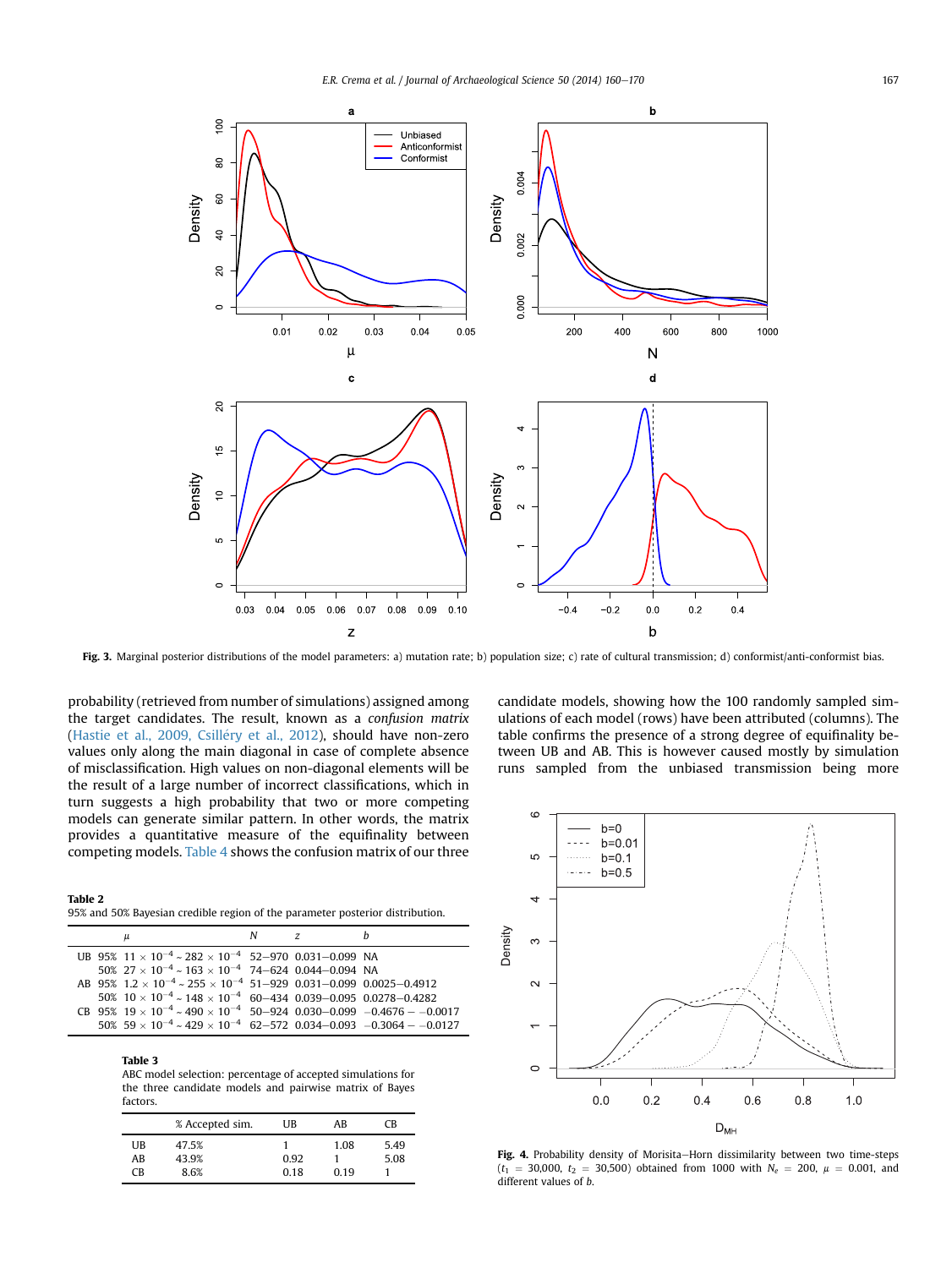Confusion matrix with rows indicating the source of 100 randomly sampled simulations and columns their attribution based on ABC.

|           | UB | AB | <b>CB</b> |
|-----------|----|----|-----------|
| UB        | 37 | 57 | 6         |
| AB        | 32 | 64 | 4         |
| <b>CB</b> | 10 | 18 | 72        |

frequently classified as anti-conformist bias (57 times out 100) rather than UB itself (also 37 times out of 100). The other two models show slightly more distinguishable patterns: AB and CB were correctly classified 64% and 72% of the times respectively.

# 4.4.3. Hypothesis testing and outliers

We can now determine whether we could identify significant outliers in the key transition phases at Chalain and Clairvaux, using as our null the three best models identified by ABC. The rationale of the approach proposed here is similar to the residual analysis of a linear regression. Inference on the model parameters has been based on the 21 empirically observed Morisita-Horn dissimilarities between all possible phases between III and IX. This however does not imply that the goodness of fit would be equal for each observed inter-phase summary statistic, as some transitions might have been characterised by a process distinct from the majority of the data.

Here we compare the observed Morisita-Horn dissimilarities between phases VII to VIII, phases VIII to IX, and VII to IX that have been interpreted as episodes of major cultural change linked with the appearance of the Bell Beaker culture at Chalain/Clairvaux. If this hypothesis is correct, we should expect these transitions to be outliers, with dissimilarities higher than those expected from the null model.

Fig.  $5$  shows the probability distribution of the Morisita-horn dissimilarities expected from our two best models (obtained from the 1% best simulations retrieved by the ABC workflow), and the empirically observed values (shown as vertical dashed line with the bootstrap distribution as a histogram). In all cases the empirical estimates tend to be significantly smaller (one-sided pvalues<0.05), rather being larger, than the model expectations. This allows us to conclude that, given our two null models, there is no sufficient archaeological evidence supporting Saintot's hypothesis of a more marked change in the distribution of armature attributes with the appearance of the Bell Beaker culture. The results suggest instead a significant slowdown in the rate of cultural change compared to other phases examined at Chalain/Clairvaux.

### 5. Discussion and conclusion

Inferring the evolutionary processes behind observed changes in the frequency of different cultural variants is difficult because of the comparatively poor quality of the archaeological data on the one hand and the large number of plausible alternative mechanisms of cultural transmission. The former limits the comparison between expectations derived from specific evolutionary models and the observed empirical data, while the latter introduces the problem of equifinality and multifinality [\(Premo, 2010](#page-10-0)).

We presented a solution based on the methodological framework of Approximate Bayesian Computation that can overcome some of these issues. Its simulation-based approach offers a flexible modelling environment where a variety of stochastic process can be integrated. Here we explored fairly simple evolutionary models, focussing part of our attention on issues pertaining to sample size and time averaging. However, more complex models can be explored within this framework, as long as the inferred generative process can be formally described with a simulation model. For example the assumption of the infinite allele model can be relaxed, introducing a parameter defining the probability of innovating a trait that has been already introduced in the past. This would better portrait cultural traits that are easily prone to be re-invented due to a limited design space.

One of the most appealing aspects of ABC is the possibility of shifting from a hypothesis-testing to a multi-model selection paradigm [\(Burnham and Anderson, 2002;](#page-9-0) see examples by [Beheim](#page-9-0) [and Bell, 2011; Towner et al., 2012; Eve and Crema, 2014\)](#page-9-0). This enables the direct comparison of competing theories, offering the opportunity to identify which model provides the best fit to the data with the smallest number of assumptions. The multi-model paradigm offers also an objective account of how alternative models can actually generate similar patterns from different generative processes (cf. [Table 3\)](#page-7-0), providing a new way to tackle the problem of equifinality. We believe that these aspects make ABC an extremely useful tool for archaeological inquiry.

The application of ABC, however, has some limitations, partly intrinsic to its Bayesian foundations. Both the estimates of the posteriors and the model-selection process are confined by the boundaries defined by the user's assumptions (i.e. the priors or the set of candidate models), and hence results will vary accordingly. The two inferential exercises (parameter estimation and model selection) are also strongly related to each other. A large uninformative prior might provide a robust exploratory tool for identifying interesting regions within the parameter space of a single model,



Fig. 5. Expected Morisita–Horn dissimilarity for the UB (black solid line) and AB (red solid line) models, empirical observed values (dashed vertical line), and bootstrapped probability estimates (grey bars) for phases VII to VIII, VIII to IX, and VII to IX at Clairvaux and Chalain lake sites. (For interpretation of the references to colour in this figure legend, the reader is referred to the web version of this article.)

<span id="page-8-0"></span>Table 4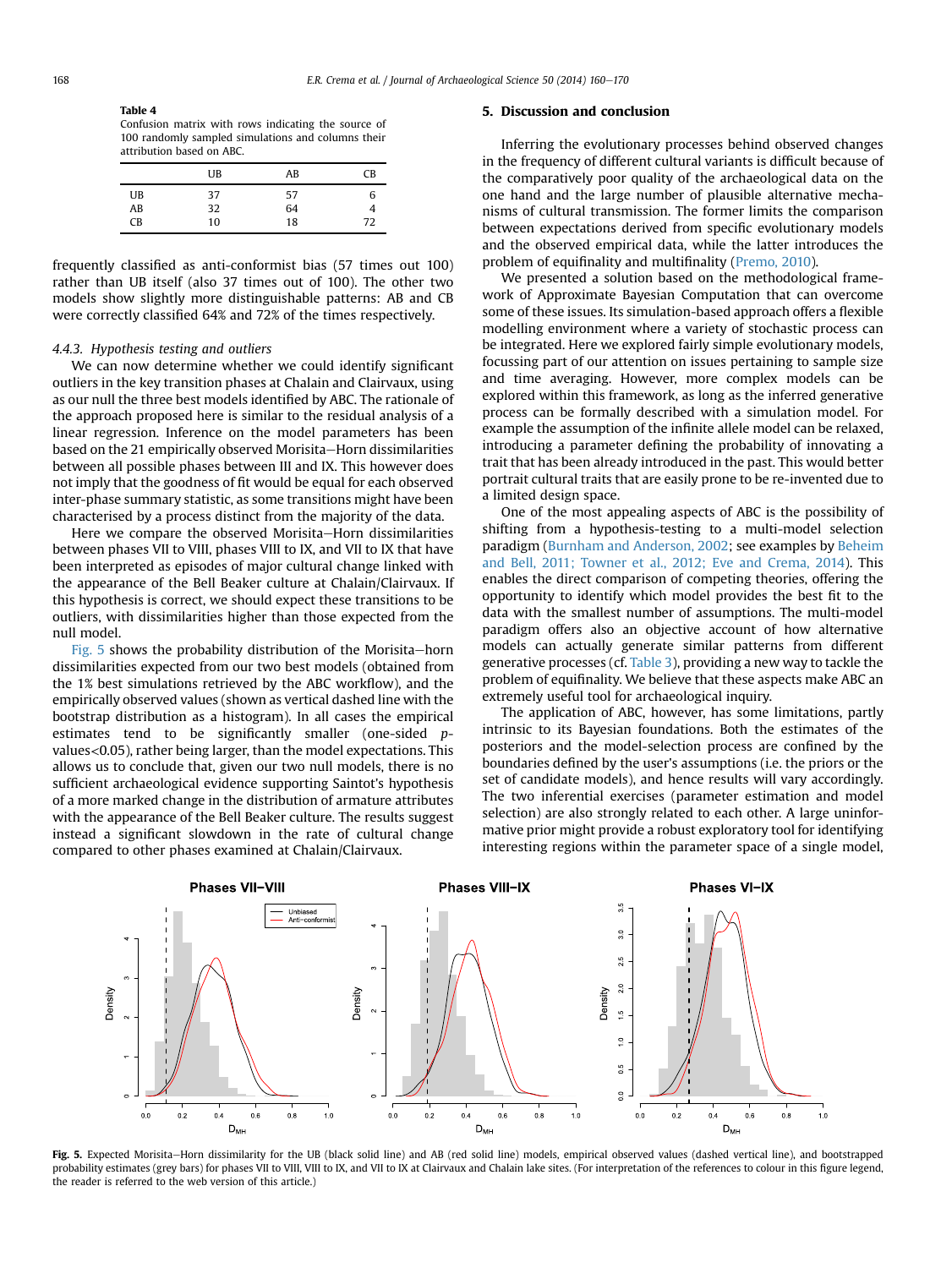<span id="page-9-0"></span>but the dispersion of simulation runs will make it "weaker" in the comparative process. These fairly small drawbacks related to the implementation of ABC can be best approached by a balanced choice in the priors and candidate models informed by existing archaeological knowledge. Future archaeological applications of ABC might offer the necessary body of knowledge for facing these issues.

Our case study has offered some interesting points in this regard, and also in relation to previous works on neutral evolution discussed at the beginning of the paper. For example, we believe that summary statistics related to differences between assemblages are more useful than measures based on patterns within single assemblages. This enables us to assume a non-stationary model where a complex interplay of different generative processes occurs at different moments in time. We did not focus on identifying the best model for individual transitions (as in [Kandler and Shennan,](#page-10-0) [2013\)](#page-10-0), but instead concentrated on identifying an overall fit. The rationale in this case was to provide the highest number of summary statistics for the parameter inference to avoid equifinality issues (which we can expect to be high in the case of a small number of summary statistics and the choice of uninformative priors) and identify changes in the evolutionary process by looking at the model residuals (Section [4.4.3\)](#page-8-0).

The high degree of equifinality identified by our study is partly due to the nested nature of the proposed models and partly to our conservative choice of using bootstrap estimates as target summary statistics. Although this analytical framework has undoubtedly increased the uncertainty in our output, we believe that integrating this information in a quantitative fashion is pivotal in archaeological research. This is not the first case of equifinality identified in evolutionary models of cultural transmission. [Mesoudi and O'Brien](#page-10-0) [\(2008b\)](#page-10-0) simulation-based study of Great Basin arrowheads indicated that the correlation between artefact attributes observed in their data could be explained by indirect bias as well as by neutral evolution and conformist bias. Perhaps future work exploring and possibly developing better statistics or a combination of targeted summary statistics might partly overcome this issue.

We did not explore transmission processes where the intrinsic properties of our cultural variants (e.g. performance of different armatures in hunting activities) can bias the social learning process, nor evolutionary dynamics related to individual learning. This choice was dictated by the lack of information concerning such properties in our dataset, and our, at least initial, preference for the most parsimonious and general models.

The results of the case study indicated that we do not have sufficient evidence for identifying a single best model describing the change in the frequency of armature types. Both unbiased and anti-conformist transmission models provide a good fit to the data, although the posterior estimates of the latter show a relatively low magnitude of this type of frequency bias. The results do not imply that alternative forms of social learning did not take place at Chalain and Clairvaux. Given the high degree of time-averaging, the fairly large temporal distances between some phases, and the relatively small sample size, detecting alternative modes of social learning requires a strong and stationary signal through-out the temporal scope of our analysis. Rapid changes between different forms of cultural transmission might also explain the observed pattern. This is also a cautionary tale for interpreting the rejection of the hypothesis proposed by Saintot. We did not find empirical evidence of higher dissimilarity during the appearance of the Bell Beaker culture around c.2500 BCE, and instead found significant support for a slowdown in the rate of cultural evolution, with the maintenance of similar frequencies in different armatures types. Our results are certainly valid only within the context of the best models amongst the candidates proposed here, and alternative models might well show a different outcome. Nonetheless, we believe that our results are strong enough to suggest a reconsideration of previous hypotheses on the armature assemblages at Chalain and Clairvaux.

We believe our case study highlights both the limits and potential of this methodological framework. More generally we hope this work helps to foster the wider implementation and utility of more formal models in archaeology and their evaluation against the archaeological record.

# Acknowledgements

We thank the European Research Council for its Advanced Grant for project 249390, EUROEVOL, Cultural Evolution of Neolithic Europe, for enabling us to work on this paper. We are grateful to our three reviewers, Michael O'Brien, Luke Premo, and an anonymous reviewer who provided key insights, feedbacks, and critiques that helped improving the quality of the work. We are also grateful to Anne Kandler and Adrian Timpson for stimulating discussions on several key aspects of this work. All analyses have been conducted in R [\(R Core Team 2013\)](#page-10-0), using the vegan [\(Oksanen et al., 2013](#page-10-0)) and abc [\(Csill](#page-10-0)é[ry et al., 2012](#page-10-0)) packages. We acknowledge the use of the UCL Legion High Performance Computing Facility (Legion@UCL), and associated support services, in the completion of this work.

# Appendix A. Supplementary data

Supplementary data related to this article can be found at [http://](http://dx.doi.org/10.1016/j.jas.2014.07.014) [dx.doi.org/10.1016/j.jas.2014.07.014.](http://dx.doi.org/10.1016/j.jas.2014.07.014)

#### References

- [Andersson, C., 2011. Paleolithic punctuations and equilibria: did retention rather](http://refhub.elsevier.com/S0305-4403(14)00259-3/sref79) [than invention limit technological evolution? PaleoAnthropology 2011,](http://refhub.elsevier.com/S0305-4403(14)00259-3/sref79)  $243 - 259$  $243 - 259$  $243 - 259$
- [Aoki, K., Lehmann, L., Feldman, M.W., 2011. Rates of cultural change and patterns of](http://refhub.elsevier.com/S0305-4403(14)00259-3/sref1) [cultural accumulation in stochastic models of social transmission. Theor. Popul.](http://refhub.elsevier.com/S0305-4403(14)00259-3/sref1) [Biol. 79, 192](http://refhub.elsevier.com/S0305-4403(14)00259-3/sref1)-[202.](http://refhub.elsevier.com/S0305-4403(14)00259-3/sref1)
- [Beaumont, M.A., Zhang, W., Balding, D.J., 2002. Approximate Bayesian computation](http://refhub.elsevier.com/S0305-4403(14)00259-3/sref80) in population genetics. Genetics  $162$ ,  $2025-2035$  $2025-2035$ .
- [Beheim, B.A., Bell, A.V., 2011. Inheritance, ecology and the evolution of the canoes of](http://refhub.elsevier.com/S0305-4403(14)00259-3/sref2) [east Oceania. Proc. R. Soc. B 278 \(1721\), 3089](http://refhub.elsevier.com/S0305-4403(14)00259-3/sref2)-[3095.](http://refhub.elsevier.com/S0305-4403(14)00259-3/sref2)
- [Bentley, R.A., Hahn, M.W., Shennan, S.J., 2004. Random drift and culture change.](http://refhub.elsevier.com/S0305-4403(14)00259-3/sref3) [Proc. R. Soc. B 271 \(1547\), 1443](http://refhub.elsevier.com/S0305-4403(14)00259-3/sref3)-[1450.](http://refhub.elsevier.com/S0305-4403(14)00259-3/sref3)
- [Bentley, R.A., Lake, M.W., Shennan, S.J., 2005. Specialisation and wealth inequality](http://refhub.elsevier.com/S0305-4403(14)00259-3/sref4) [in a model of a clustered economic network. J. Archaeol. Sci. 32, 1346](http://refhub.elsevier.com/S0305-4403(14)00259-3/sref4)–[1356](http://refhub.elsevier.com/S0305-4403(14)00259-3/sref4).
- [Bentley, A., Shennan, S.J., 2003. Cultural transmission and stochastic network](http://refhub.elsevier.com/S0305-4403(14)00259-3/sref81) [growth. Am. Antiq 68, 459](http://refhub.elsevier.com/S0305-4403(14)00259-3/sref81)–[485](http://refhub.elsevier.com/S0305-4403(14)00259-3/sref81).
- [Bentley, R.A., Lipo, C.P., Herzog, H.A., Hahn, M.W., 2007. Regular rates of popular](http://refhub.elsevier.com/S0305-4403(14)00259-3/sref5) culture change refl[ect random copying. Evol. Hum. Behav. 28, 151](http://refhub.elsevier.com/S0305-4403(14)00259-3/sref5)-[158](http://refhub.elsevier.com/S0305-4403(14)00259-3/sref5).
- [Bettinger, R.L., Eerkens, J., 1999. Point typologies, cultural transmission, and the](http://refhub.elsevier.com/S0305-4403(14)00259-3/sref6) [spread of bow-and-arrow technology in the prehistoric Great Basin. Am. Antiq.](http://refhub.elsevier.com/S0305-4403(14)00259-3/sref6)  $64.231 - 242.$  $64.231 - 242.$
- [Boyd, R., Richerson, P.J., 1985. Culture and the Evolutionary Process. University of](http://refhub.elsevier.com/S0305-4403(14)00259-3/sref7) [Chicago Press, Chicago](http://refhub.elsevier.com/S0305-4403(14)00259-3/sref7).
- [Bramanti, B., Thomas, M.G., Haak, W., Unterlaender, M., Jores, P., Tambets, K.,](http://refhub.elsevier.com/S0305-4403(14)00259-3/sref8) [Antanaitis-Jacobs, I., Haidle, M.N., Jankauskas, R., Kind, C.J., Lueth, F.,](http://refhub.elsevier.com/S0305-4403(14)00259-3/sref8) [Terberger, T., Hiller, J., Matsumura, S., Forster, P., Burger, J., 2009. Genetic](http://refhub.elsevier.com/S0305-4403(14)00259-3/sref8) [discontinuity between local Hunter-Gatherers and Central Europe's](http://refhub.elsevier.com/S0305-4403(14)00259-3/sref8) first [farmers. Science 326, 137](http://refhub.elsevier.com/S0305-4403(14)00259-3/sref8)-[140](http://refhub.elsevier.com/S0305-4403(14)00259-3/sref8).
- [Burnham, K.P., Anderson, D.R., 2002. Model Selection and Multi-model Inference: a](http://refhub.elsevier.com/S0305-4403(14)00259-3/sref10) [Practical Information-theoretic Approach, second ed. Springer, New York](http://refhub.elsevier.com/S0305-4403(14)00259-3/sref10).
- [Cavalli-Sforza, L.L., Feldman, M.W., 1981. Cultural Transmission and Evolution: a](http://refhub.elsevier.com/S0305-4403(14)00259-3/sref11) [Quantitative Approach. Princeton University Press, Princeton.](http://refhub.elsevier.com/S0305-4403(14)00259-3/sref11)
- [Cochrane, E., Lipo, C., 2010. Network and cladistic analyses of lapita decoration do](http://refhub.elsevier.com/S0305-4403(14)00259-3/sref12) [not support branching evolution or regional population structure during](http://refhub.elsevier.com/S0305-4403(14)00259-3/sref12) [colonization of western remote oceania. Philos. Trans. R. Soc. B 365,](http://refhub.elsevier.com/S0305-4403(14)00259-3/sref12) [3889](http://refhub.elsevier.com/S0305-4403(14)00259-3/sref12)-[3902.](http://refhub.elsevier.com/S0305-4403(14)00259-3/sref12)
- [Collard, M., Shennan, S.J., Tehrani, J.J., 2006. Branching, blending, and the evolution](http://refhub.elsevier.com/S0305-4403(14)00259-3/sref13) [of cultural similarities and differences among human populations. Evol. Hum.](http://refhub.elsevier.com/S0305-4403(14)00259-3/sref13) [Behav. 27, 169](http://refhub.elsevier.com/S0305-4403(14)00259-3/sref13)-[184.](http://refhub.elsevier.com/S0305-4403(14)00259-3/sref13)
- [Conolly, J., College, S., Shennan, S., 2008. Founder effect, drift, and adaptive change](http://refhub.elsevier.com/S0305-4403(14)00259-3/sref14) [in domestic crop use in early Neolithic Europe. J. Archaeol. Sci. 35, 2797](http://refhub.elsevier.com/S0305-4403(14)00259-3/sref14)-[2804](http://refhub.elsevier.com/S0305-4403(14)00259-3/sref14).